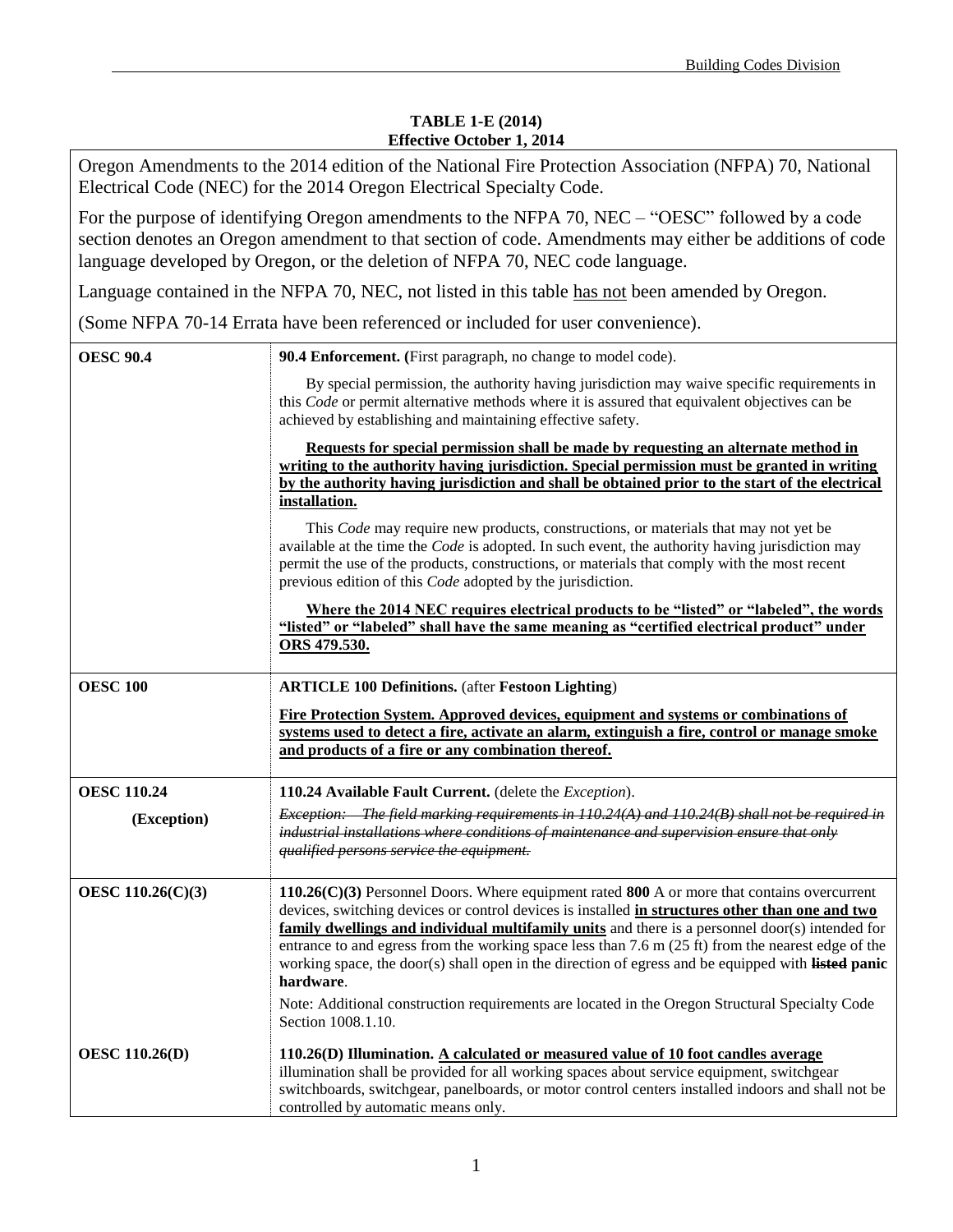| <b>OESC 210.8</b>                       | 210.8 Ground-Fault Circuit-Interrupter Protection for Personnel. Ground-fault circuit-                                                                                                                                                                                                                   |
|-----------------------------------------|----------------------------------------------------------------------------------------------------------------------------------------------------------------------------------------------------------------------------------------------------------------------------------------------------------|
| Errata                                  | interrupter protection for personnel shall be provided as required in 210.8(A) through (C) $\overline{(D)}$ .<br>The ground-fault circuit-interrupter shall be installed in a readily accessible location.                                                                                               |
| <b>OESC 210.8 (Notes)</b>               | Informational Note No. 1: See 215.9 for ground-fault circuit-interrupter protection for personnel on feeders.                                                                                                                                                                                            |
| (Exception)                             | Informational Note No. 2: See 760.41(B) and 760.121(B) for power supply requirements for fire alarm<br>systems.                                                                                                                                                                                          |
|                                         | Exception: A single receptacle labeled as "not GFCI protected" supplying only a permanently installed<br>fire alarm or burglar alarm system shall not be required to have ground-fault circuit-interrupter<br><i>protection.</i>                                                                         |
|                                         | 210.8(A) Dwelling Units. All 125-volt, single-phase, 15-and 20- ampere receptacles installed in<br>the locations specified in $210.8(A)(1)$ through (10) shall have ground-fault circuit-interrupter<br>protection for personnel.                                                                        |
|                                         | (1) Bathrooms                                                                                                                                                                                                                                                                                            |
| <b>OESC 210.8(A)(2)</b><br>(Exceptions) | (2) Garages, and also accessory buildings that have a floor located at or below grade level not<br>intended as habitable rooms and limited to storage areas, work areas, and areas of similar use                                                                                                        |
|                                         | Exception No. 1 to (2): A single receptacle for each appliance within a dedicated space that, in normal<br>use, is not easily moved from one place to another, that is cord-and-plug connected, and the receptacle<br>is labeled as "not GFCI protected."                                                |
|                                         | Exception No. 2 to (2): Receptacle ground fault protection shall not be required for a dedicated branch                                                                                                                                                                                                  |
|                                         | circuit serving a single receptacle for sewage or sump pumps.                                                                                                                                                                                                                                            |
|                                         | Receptacles installed under the exceptions to $210.8(A)(2)$ shall not be considered as<br>meeting the requirements of $210.52(G)$ .                                                                                                                                                                      |
|                                         | (3) Outdoors                                                                                                                                                                                                                                                                                             |
|                                         |                                                                                                                                                                                                                                                                                                          |
| <b>OESC 210.8(A)(4)</b>                 | $(4)$ Crawl spaces – at or below grade level<br><i>Exception to (4): Receptacle ground fault protection shall not be required for a dedicated branch</i>                                                                                                                                                 |
| (Exception)                             | circuit serving a single receptacle for sewage or sump pumps.                                                                                                                                                                                                                                            |
| <b>OESC 210.8(A)(5)</b><br>(Exceptions) | (5) Unfinished basements – for purposes of this section, unfinished basements are defined as<br>portions or areas of the basement not intended as habitable rooms and limited to storage<br>areas, work areas, and the like                                                                              |
|                                         | Exception No. 1 to (5): A single receptacle for each appliance within a dedicated space that, in normal<br>use, is not easily moved from one place to another, that is cord-and-plug connected, and the receptacle<br>is labeled as "not GFCI protected."                                                |
|                                         | <i>Exception No. 2 to (5): Receptacle ground fault protection shall not be required for an individual</i><br>branch circuit serving a single receptacle for sewage or sump pumps.                                                                                                                        |
|                                         | Receptacles installed under the exceptions to $210.8(A)(5)$ shall not be considered as meeting<br>the requirements of $210.52(G)$ .                                                                                                                                                                      |
|                                         | (6) Kitchens – where the receptacles are installed to serve the countertop surfaces                                                                                                                                                                                                                      |
| <b>OESC 210.8(A)(7)</b>                 | (7) Sinks – where receptacles are installed within 1.8 m (6 ft) of the outside edge of the sink                                                                                                                                                                                                          |
| (Exception)                             | <b>Exception to (7): A single receptacle for each appliance or a duplex receptacle serving two appliances</b><br>within a dedicated space that, in normal use, is not easily moved from one place to another, that is<br>cord-and-plug connected, and the receptacle is labeled as "not GFCI protected." |
|                                         | (8) Boathouses                                                                                                                                                                                                                                                                                           |
|                                         | (9) Bathtubs or shower stalls – where receptacles are installed within 1.8 m (6ft) of the outside<br>edge of the bathtub or shower stall                                                                                                                                                                 |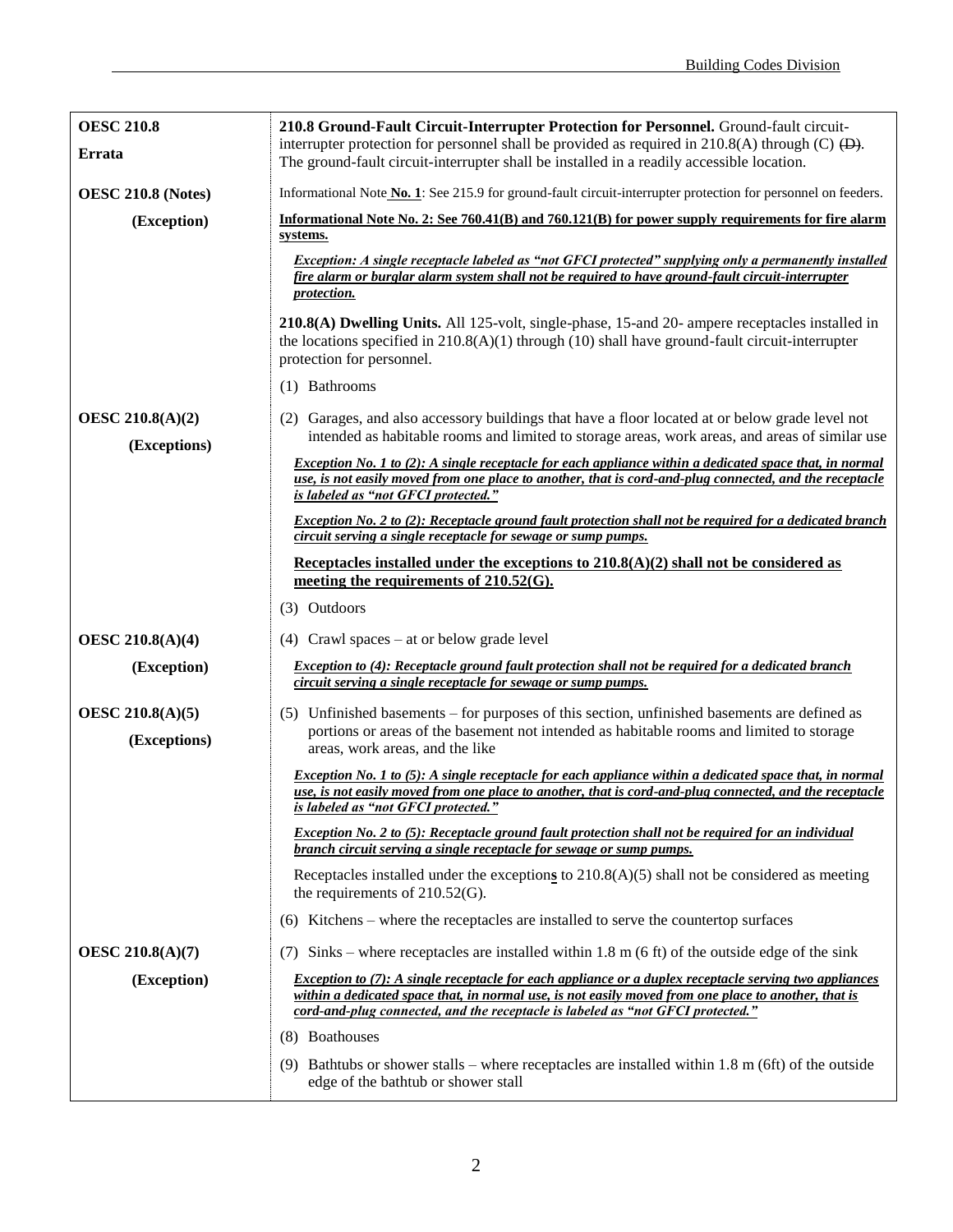| <b>OESC 210.8(A)(10)</b>        | $(10)$ Laundry areas                                                                                                                                                                                                                                                                                                              |
|---------------------------------|-----------------------------------------------------------------------------------------------------------------------------------------------------------------------------------------------------------------------------------------------------------------------------------------------------------------------------------|
| (Exception)                     | Exception to (10): A single receptacle for each appliance within a dedicated space that, in normal use,<br>is not easily moved from one place to another, that is cord-and-plug connected, and the receptacle is<br>labeled as "not GFCI protected."                                                                              |
| <b>OESC 210.8(B)</b>            | 210.8(B) Other than Dwelling Units. All 125-volt, single-phase, 15-and 20- ampere receptacles<br>installed in the locations specified in $210.8(B)(1)$ through (8) shall have ground-fault circuit-<br>interrupter protection for personnel                                                                                       |
|                                 | (3) Rooftops                                                                                                                                                                                                                                                                                                                      |
|                                 | (4) Outdoors                                                                                                                                                                                                                                                                                                                      |
|                                 | (8) Garages, service bays, and similar areas other than vehicle exhibition halls and showrooms                                                                                                                                                                                                                                    |
|                                 | <i>Exception No. 1 to (3), (4) and (8): Receptacle ground fault protection shall not be required for an</i><br>individual branch circuit serving receptacle for sewage or sump pumps.                                                                                                                                             |
| <b>OESC 210.12(A)</b>           | <b>Arc-Fault Circuit-Interrupter Protection.</b>                                                                                                                                                                                                                                                                                  |
| (Exceptions)                    | (A) Dwelling Units. All 120-volt, single phase, 15- and 20-ampere branch circuits supplying                                                                                                                                                                                                                                       |
| <b>Statewide Interpretation</b> | outlets or devices installed in dwelling unit kitchens, family rooms, dining rooms, living<br>rooms, parlors, libraries, dens, bedrooms, sunrooms, recreation rooms, closets, hallways,                                                                                                                                           |
|                                 | alcoves, laundry areas, or similar rooms or areas shall be protected by any of the means<br>described in $210.12(A)(1)$ through (6):                                                                                                                                                                                              |
|                                 | Exception <b>No. 1:</b> Where an individual branch circuit to a fire alarm system installed in accordance $\ldots$                                                                                                                                                                                                                |
|                                 | <b>Exception No. 2: AFCI protection shall not be required on GFCI protected receptacles installed in dining</b><br>rooms.                                                                                                                                                                                                         |
|                                 | <b>Exception No 3: AFCI protection shall not be required for optional, dedicated outlets that supply</b><br>equipment known to cause unwanted tripping of AFCI devices [see Statewide Code Interpretation for<br>$210.12(A)$ .                                                                                                    |
|                                 | Exception No 4: AFCI protection shall not be required on branch circuits supplying receptacles or<br>appliances fastened in place located in hallways, kitchens and laundry areas.                                                                                                                                                |
| <b>OESC 210.12(B)</b>           | (B) Branch Circuit Extensions or Modifications - Dwelling Units. In any of the areas<br>specified in 210.12(A), where branch-circuit wiring is modified, replaced, or extended, the<br>branch circuit shall be protected by one of comply with the following:                                                                     |
|                                 | $(1)$ A listed combination type AFCI located at the origin of the branch circuit Extensions or<br>modifications of existing circuits shall not require the installation of AFCI protection.                                                                                                                                       |
|                                 | (2) A listed outlet branch circuit type AFCI located at the first receptacle outlet of the existing<br>branch circuit-Replacement or upgrading of a service or panelboard shall not require that<br>existing circuits be protected by AFCI devices.                                                                               |
|                                 | (3) Where an existing branch circuit is replaced, the installation of AFCI protection shall be<br><u>required.</u>                                                                                                                                                                                                                |
|                                 | <b>Exception: AFCI protection shall not be required where the extension of the existing conductors is not</b><br>more than 1.8 m (6 ft) and does not include any additional outlets or devices.                                                                                                                                   |
|                                 | 210.52 Dwelling Unit Receptacle Outlets.                                                                                                                                                                                                                                                                                          |
| OESC 210.52 (C)(1)              | (C)(1) Wall Countertop Spaces.                                                                                                                                                                                                                                                                                                    |
| (Exception)                     | Exception: Receptacle outlets shall not be required on a wall directly behind a range, counter-mounted<br>cooking unit, or sink in the installation described in Figure 210.52(C)(1). Despite Figure 210.52(C)(1),<br>no receptacle shall be required behind a range, counter-mounted cooking unit, or sink mounted in<br>corner. |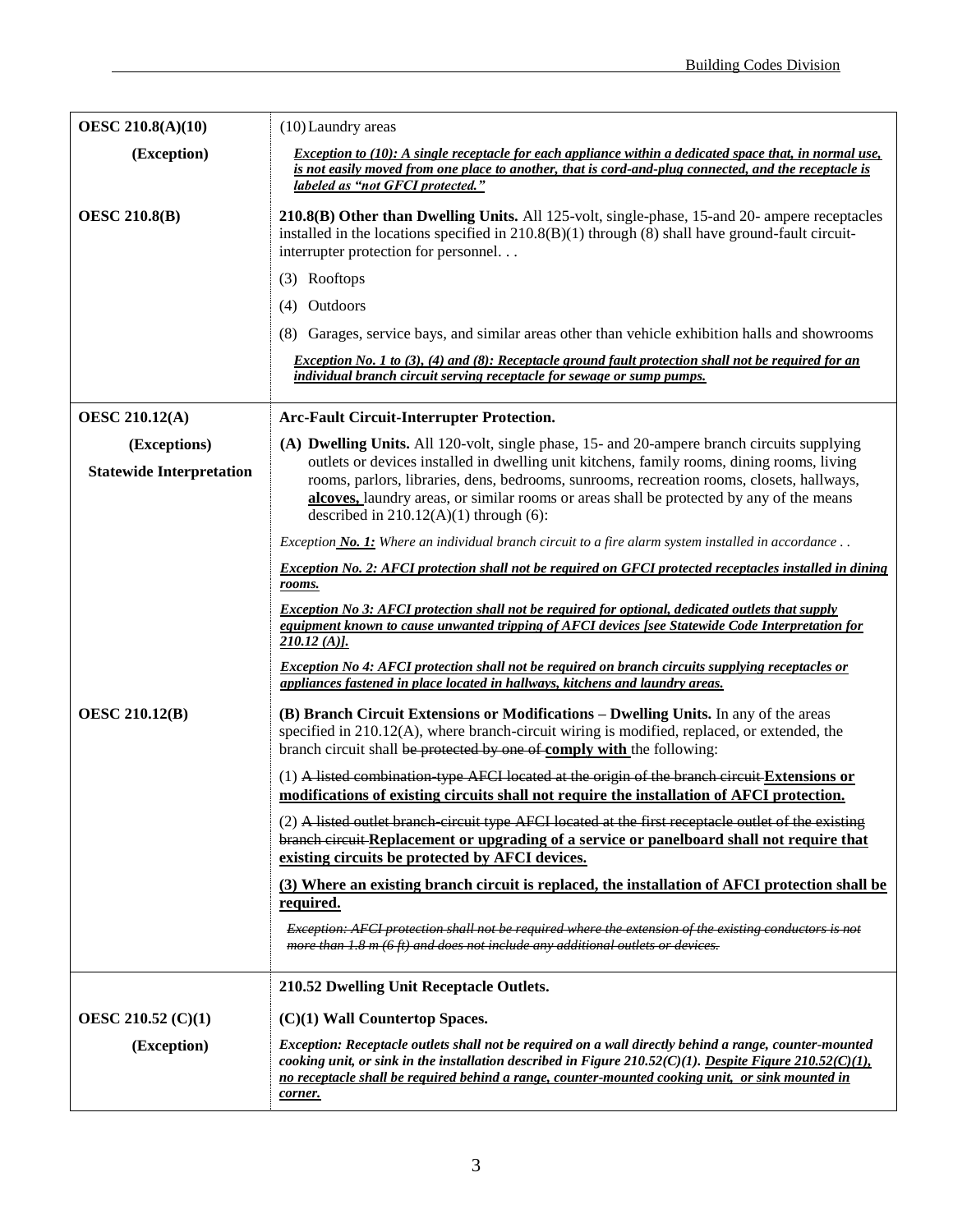| OESC 210.52(C)(2)                | $(C)(2)$ Island Countertop-Spaces. At least one receptacle outlet shall be installed at each island<br>countertop space-with a long dimension of $600 \text{ mm}$ (24 in.) or greater and a short dimension of<br>300 mm $(12 \text{ in.})$ or greater.                                                                                                                                                                  |
|----------------------------------|--------------------------------------------------------------------------------------------------------------------------------------------------------------------------------------------------------------------------------------------------------------------------------------------------------------------------------------------------------------------------------------------------------------------------|
| OESC 210.52(C)(3)                | (C)(3) Peninsular Countertop Spaces. At least one receptacle outlet shall be installed at each<br>peninsular countertop space with a long dimension of $600 \text{ mm}$ (24 in.) 1.05 m (42 in.) or greater<br>and a short dimension of $300 \text{ mm}$ (12 in.) or greater. A peninsular countertop is measured from<br>the connecting edge.                                                                           |
| OESC 210.52(C)(4)                | (C)(4) Separate Spaces. Countertop spaces separated by rangetops, refrigerators, or sinks shall<br>be considered as separate countertop spaces in applying the requirements of $210.52(C)(1)$ . If a<br>range, counter-mounted cooking unit, or sink is installed in an island or a peninsular countertop<br>and the depth of the countertop behind the range, counter-mounted cooking unit, or sink is                  |
| OESC 210.52(E)(3)                | (E)(3) Balconies, Decks, and Porches.                                                                                                                                                                                                                                                                                                                                                                                    |
| (Exception)                      | Exception to (3): Decks or porches located at grade level with an area of less than 20 sq. ft. are not<br>required to have an additional receptacle installed.                                                                                                                                                                                                                                                           |
| OESC 210.52(G)(1)<br>(Exception) | $210.52(G)$ For a one-family dwelling, at least one receptacle outlet shall be installed in the areas<br>specified in $210.52(G)(1)$ through (3). These receptacles shall be in addition to receptacles<br>required for specific equipment.                                                                                                                                                                              |
|                                  | (1) Garages. In each attached garage and in each detached garage with electric power. The<br>branch circuit supplying this receptacle(s) shall not supply outlets outside of the garage. At least<br>one receptacle outlet shall be installed for each car space.                                                                                                                                                        |
|                                  | <i>Exception: A 20 ampere branch circuit shall be permitted to supply the outlet(s) specified in 210.52 (E).</i>                                                                                                                                                                                                                                                                                                         |
| <b>OESC 210.52(I)</b>            | (I) Foyers. Foyers that are not part of a hallway in accordance with 210.52(H) and that have an<br>area that is grater than 5.6 $m^2$ (60 ft <sup>2</sup> ) shall have a receptacle(s) located in each wall space 900<br>mm (3 ft) or more in width. Doorways, door side windows that extend to the floor, and similar<br>openings shall not be considered wall space. Alcoves. In dwelling units, alcoves shall have at |
|                                  | least one receptacle installed. These outlets shall be in addition to the required hallway<br>outlets.                                                                                                                                                                                                                                                                                                                   |
|                                  | As used in this subsection an Alcove is an area extending from, and returning to, the                                                                                                                                                                                                                                                                                                                                    |
|                                  | common wall of hallways, foyers, entries, and landings with a depth of not less than 2 ft.<br>and a length of not less than 3 ft.                                                                                                                                                                                                                                                                                        |
| <b>OESC 210.63</b>               | 210.63 Heating, Air Conditioning, and Refrigeration Equipment Outlet.                                                                                                                                                                                                                                                                                                                                                    |
| (Exceptions)                     | Exception No. 1: A receptacle outlet shall not be required at one- and two-family dwellings for the service<br>of evaporative coolers.                                                                                                                                                                                                                                                                                   |
|                                  | <b>Exception No. 2: An additional receptacle outlet shall not be required to be installed when replacing</b><br>existing HVAC equipment if a receptacle outlet is located on the same level and within 75 feet.                                                                                                                                                                                                          |
| <b>OESC 225.36</b>               | 225.36 Type. The disconnecting means specified in 225.31 shall be comprised of a circuit                                                                                                                                                                                                                                                                                                                                 |
| (Exception)                      | breaker, molded case switch, general use switch, snap switch, or other approved means. Where<br>applied in accordance with $250.32(B)$ , Exception No. 1, the disconnecting means shall be<br>suitable for use as service equipment.                                                                                                                                                                                     |
|                                  | Exception: In single light pole installations that have the connections to the light pole circuit made in a<br>location accessible only to qualified persons, certified in-line fuse holders shall be allowed, subject to<br>special permission.                                                                                                                                                                         |
| <b>OESC 230.40</b>               | 230.40 Number of Service-Entrance Conductor Sets.                                                                                                                                                                                                                                                                                                                                                                        |
| (Exception)                      | Exception No. 3: A single-family dwelling unit and its accessory structures shall be permitted to have one                                                                                                                                                                                                                                                                                                               |
|                                  | set of service-entrance conductors run to each from a single service drop, set of overhead service<br>conductors, set of under-ground service conductors, or service lateral. When there are continuous metallic                                                                                                                                                                                                         |
|                                  | paths bonded to the grounding system in the buildings involved, a disconnect, a separate grounded<br>conductor and equipment grounding conductor shall be installed to meet the provisions of Article 225.                                                                                                                                                                                                               |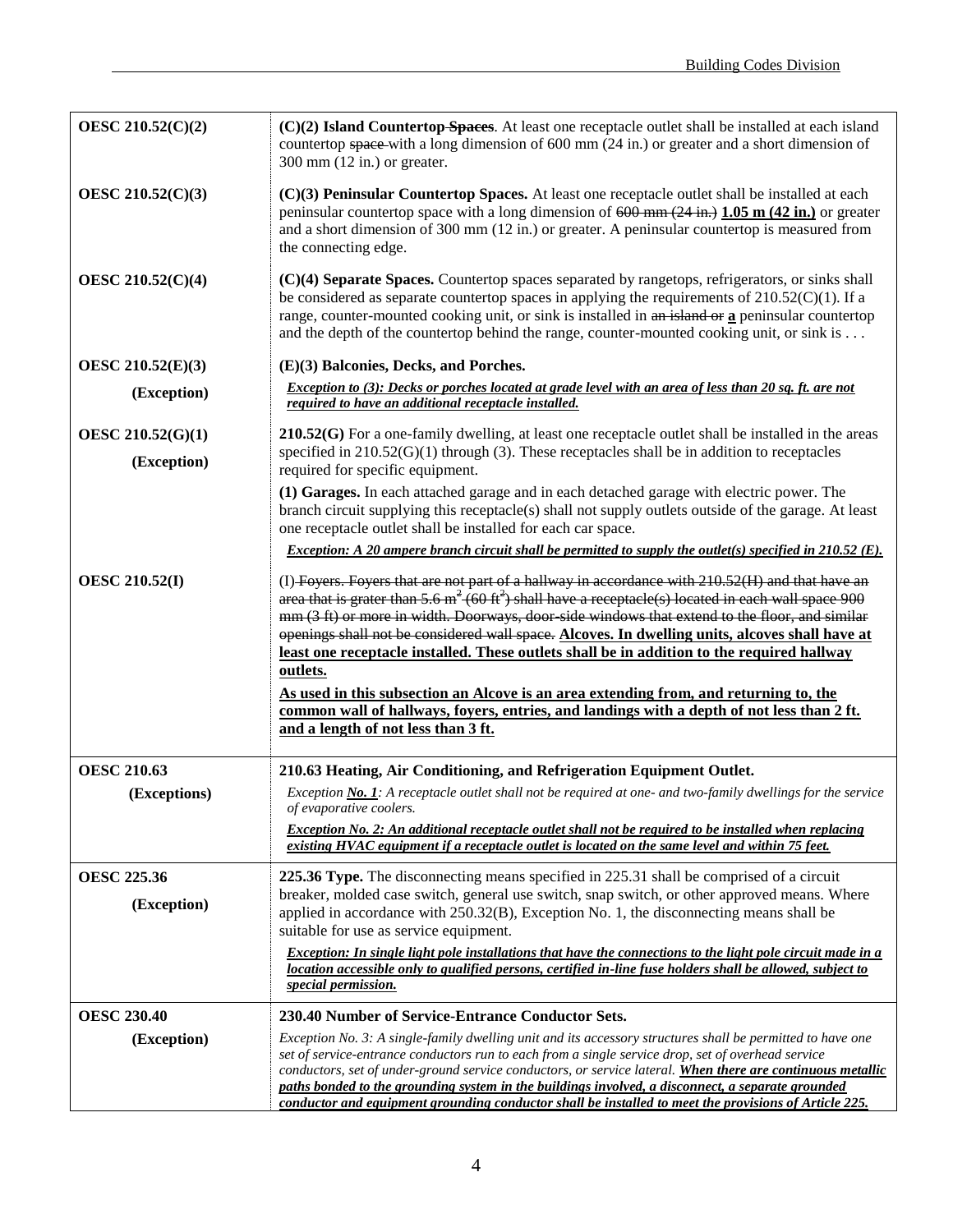| <b>OESC 230.43</b>       | 230.43 Wiring Methods for 1000 Volts, Nominal, or Less.                                                                                                                                                                                                                                                                                                                                                                                                                                                                                                                                                                                                                                                                                                                                                                                                                                                                                                  |
|--------------------------|----------------------------------------------------------------------------------------------------------------------------------------------------------------------------------------------------------------------------------------------------------------------------------------------------------------------------------------------------------------------------------------------------------------------------------------------------------------------------------------------------------------------------------------------------------------------------------------------------------------------------------------------------------------------------------------------------------------------------------------------------------------------------------------------------------------------------------------------------------------------------------------------------------------------------------------------------------|
| (Exception)              | Exception: Items (13) and (15) are limited to traffic control devices and highway lighting poles.                                                                                                                                                                                                                                                                                                                                                                                                                                                                                                                                                                                                                                                                                                                                                                                                                                                        |
| OESC 230.70(A)(1)        | 230.70(A)(1) Readily Accessible Location.                                                                                                                                                                                                                                                                                                                                                                                                                                                                                                                                                                                                                                                                                                                                                                                                                                                                                                                |
| (Exception)              | <b>Exception:</b> In existing installations where only the service panel or meter base is changed and the<br>existing service conductors meet the ampacity requirements, or the existing conduit is of sufficient size to<br>install new conductors, the panel may remain at the present location providing all requirements of<br>Section 110.26 and 240.24 are met. This exception does not require a main disconnect located nearest the<br>point of entry.                                                                                                                                                                                                                                                                                                                                                                                                                                                                                           |
| <b>OESC 230.95(C)</b>    | 230.95 (C) Performance Testing. The ground-fault protection system shall be performance<br>tested when first installed on the site. The test shall be conducted in accordance with instructions<br>that shall be provided with the equipment. This test shall be performed by persons having<br>proper training and experience required to perform and evaluate the results of such<br><b>performance testing.</b> A written record of this test shall be made and shall be available to the<br>authority having jurisdiction. This report shall be signed by the person(s) performing this<br>test.                                                                                                                                                                                                                                                                                                                                                     |
| OESC 250.24(A)(1)        | 250.24 Grounding Service-Supplied Alternating-Current Systems.                                                                                                                                                                                                                                                                                                                                                                                                                                                                                                                                                                                                                                                                                                                                                                                                                                                                                           |
| (Exception)              | $(A)(1)$ General.<br>Informational Note: See definitions of Service Conductors, Overhead; Service Conductors, Underground;<br>Service Drop; and Service Lateral in Article 100.                                                                                                                                                                                                                                                                                                                                                                                                                                                                                                                                                                                                                                                                                                                                                                          |
|                          | Exception: When the electric utility has installed a ground fault protection system ahead of the<br>customer's service equipment, no bonding or electrical connection from the grounding electrode system<br>shall be made to the grounded service conductor on the load side of the utility ground fault sensing<br>device. The neutral or grounded service conductor, however, shall be grounded on the line side of the<br>first ground fault sensor in a manner otherwise required at the customer's service equipment. The<br>grounding electrode conductor shall be run to an equipment grounding bus or terminal at the service<br>equipment as long as the equipment grounding conductor and the grounded neutral conductor are not<br>connected to each other at this point. The on-site ground fault test required by Section 230.95 shall not be<br>performed prior to the above installation requirements. Warning signs shall be installed. |
| <b>OESC250.24(B)</b>     | (B) Main Bonding Jumper.                                                                                                                                                                                                                                                                                                                                                                                                                                                                                                                                                                                                                                                                                                                                                                                                                                                                                                                                 |
| (Exception)              | <b>Exception No. 3: When the electric utility has installed a ground fault protection system ahead of the</b><br>customer's service equipment and if the operation of the ground fault system relies on the absence of the<br>main bonding jumper at the service equipment but includes an otherwise satisfactory main bonding<br>jumper as a part of its sensing device, the main bonding jumper shall not be installed at the service<br>equipment which would otherwise bond the grounded service conductor to the equipment ground. The<br>on-site ground fault test required by Section 230.95 shall not be performed prior to the above installation<br>requirements. Warning signs shall be installed.                                                                                                                                                                                                                                            |
| <b>OESC 250.32 (A)</b>   | 250.32 Buildings or Structures supplied by a Feeder(s) or Branch Circuits(s).                                                                                                                                                                                                                                                                                                                                                                                                                                                                                                                                                                                                                                                                                                                                                                                                                                                                            |
|                          | (A) Grounding Electrode. Building(s) or structure(s) supplied by feeder(s) or branch circuits(s)<br>shall have a grounding electrode or grounding electrode system installed in accordance with Part<br><b>HI</b> of Article 250 250.50. The grounding electrode conductor(s) shall be connected in accordance<br>with $250.32(B)$ or (C). Where there is no existing grounding electrode, the grounding electrode(s)<br>required in 250.50 shall be installed.                                                                                                                                                                                                                                                                                                                                                                                                                                                                                          |
| <b>OESC 250.32(B)(1)</b> | $(B)(1)$ Supplied by a feeder or Branch Circuit.                                                                                                                                                                                                                                                                                                                                                                                                                                                                                                                                                                                                                                                                                                                                                                                                                                                                                                         |
| (Exception)              | Exception No.1: For existing and new installations made in compliance with previous editions the 2005<br>edition of this Code that permitted such connection, the grounded conductor run with the supply to the<br>building or structure shall be permitted to serve as the ground-fault return path if all of the following<br>requirements continue to be met:                                                                                                                                                                                                                                                                                                                                                                                                                                                                                                                                                                                         |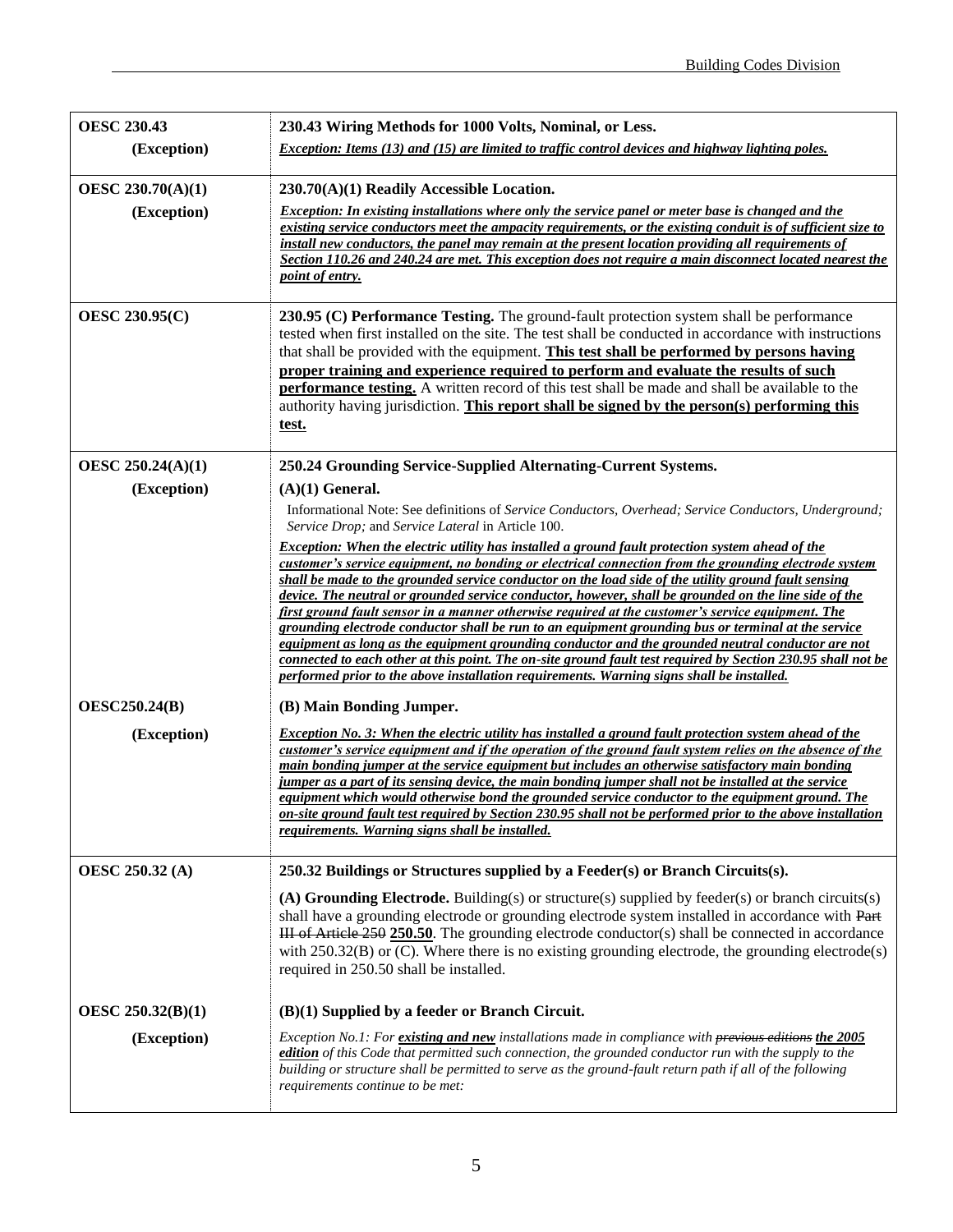| OESC 250.52(A)(3)(2)                                         | 250.52(A)(3) Concrete-Encased Electrode                                                                                                                                                                                                                                                                                                                                                                                                                                                                                                                                                                                                                                                                                                                                                                                                                                                                                                                                |
|--------------------------------------------------------------|------------------------------------------------------------------------------------------------------------------------------------------------------------------------------------------------------------------------------------------------------------------------------------------------------------------------------------------------------------------------------------------------------------------------------------------------------------------------------------------------------------------------------------------------------------------------------------------------------------------------------------------------------------------------------------------------------------------------------------------------------------------------------------------------------------------------------------------------------------------------------------------------------------------------------------------------------------------------|
|                                                              | (2) Bare copper conductor not smaller than 4 AWG                                                                                                                                                                                                                                                                                                                                                                                                                                                                                                                                                                                                                                                                                                                                                                                                                                                                                                                       |
|                                                              | Metallic components shall be encased by at least 50 mm (2 in.) of concrete and shall be<br>located horizontally within that portion of a concrete foundation or footing that is in direct<br>contact with the earth or within vertical foundations or structural components or members that<br>are in direct contact with the earth. If multiple concrete-encased electrodes are present at a<br>building or structure, it shall be permissible to bond only one into the grounding electrode<br>system. When a concrete encased electrode system is used, a minimum size of 1/2-inch<br>reinforcing bar or rod shall be stubbed up at least 12 inches above the floor plate line or<br>floor level, whichever is the highest, near the service entrance panel location. When an<br>addition is remote from the service and the integrity of the grounding electrode system has<br>been verified, connection of the remote concrete encased electrode is not required. |
| OESC 250.52(B)(3)                                            | (B) Not Permitted for Use as Grounding Electrodes.<br>(3) In existing electrical installations, when a service change or upgrade occurs, an existing                                                                                                                                                                                                                                                                                                                                                                                                                                                                                                                                                                                                                                                                                                                                                                                                                   |
|                                                              | metal underground water pipe shall not be used unless the metal underground water pipe<br>has been verified as suitable for continued use as a grounding electrode. An existing metal                                                                                                                                                                                                                                                                                                                                                                                                                                                                                                                                                                                                                                                                                                                                                                                  |
|                                                              | <u>underground water pipe shall be bonded to the new grounding electrode system as required</u>                                                                                                                                                                                                                                                                                                                                                                                                                                                                                                                                                                                                                                                                                                                                                                                                                                                                        |
|                                                              | by $250.104(A)$ .                                                                                                                                                                                                                                                                                                                                                                                                                                                                                                                                                                                                                                                                                                                                                                                                                                                                                                                                                      |
| <b>OESC 250.94</b>                                           | 250.94 Bonding for Other Systems. An intersystem bonding termination or exposed and<br>supported length of #6 bare copper conductor for connecting intersystem bonding conductors<br>required for other systems shall be provided external to enclosures at the service equipment or                                                                                                                                                                                                                                                                                                                                                                                                                                                                                                                                                                                                                                                                                   |
|                                                              | metering equipment enclosure and at the disconnecting means for any additional buildings or<br>structures. The intersystem bonding termination shall comply with the following:                                                                                                                                                                                                                                                                                                                                                                                                                                                                                                                                                                                                                                                                                                                                                                                        |
| OESC 250.118(14)                                             | 250.118 Types of Equipment Grounding Conductors. The equipment grounding conductor run<br>with or enclosing the circuit conductors shall be one or more or a combination of the following:                                                                                                                                                                                                                                                                                                                                                                                                                                                                                                                                                                                                                                                                                                                                                                             |
|                                                              | (14) Surface metal raceways listed for grounding.                                                                                                                                                                                                                                                                                                                                                                                                                                                                                                                                                                                                                                                                                                                                                                                                                                                                                                                      |
|                                                              | <u>Where metallic conduit is installed on roof tops, an equipment grounding conductor</u><br>shall be provided within the raceway and sized per Section 250.122.                                                                                                                                                                                                                                                                                                                                                                                                                                                                                                                                                                                                                                                                                                                                                                                                       |
| OESC 334.12(A)(2)                                            | 334.12 Uses Not Permitted.                                                                                                                                                                                                                                                                                                                                                                                                                                                                                                                                                                                                                                                                                                                                                                                                                                                                                                                                             |
| (Exception)                                                  | (A) Types NM, NMC, and NMS. Types NM, NMC, and NMS cables shall not be permitted as<br>follows:                                                                                                                                                                                                                                                                                                                                                                                                                                                                                                                                                                                                                                                                                                                                                                                                                                                                        |
|                                                              | (2) Exposed in dropped or suspended ceilings in other than one- and two-family and<br>multifamily dwellings                                                                                                                                                                                                                                                                                                                                                                                                                                                                                                                                                                                                                                                                                                                                                                                                                                                            |
|                                                              | <b>Exception:</b> Where installed in accordance with 334.15.                                                                                                                                                                                                                                                                                                                                                                                                                                                                                                                                                                                                                                                                                                                                                                                                                                                                                                           |
| <b>See Statewide Alternate</b><br><b>Method ruling 08-03</b> | 300.9 Raceways in Wet Locations Abovegrade. This article prohibits the installation of NMB<br>cables in pipe or flex. The SAM ruling 08-03 recognizes a short section of pipe or flex as a sleeve<br>instead of a raceway.                                                                                                                                                                                                                                                                                                                                                                                                                                                                                                                                                                                                                                                                                                                                             |
| <b>OESC 334.15(B)</b>                                        | 334.15 Exposed Work                                                                                                                                                                                                                                                                                                                                                                                                                                                                                                                                                                                                                                                                                                                                                                                                                                                                                                                                                    |
|                                                              | (B) Protection from Physical Damage. Cable shall be protected from physical damage where<br>necessary by rigid metal conduit, intermediate metal conduit, electrical metallic tubing, Schedule<br>80 PVC conduit, type RTRC marked with the suffix -XW, or other approved means. Where<br>passing through a floor, the cable shall be enclosed in rigid metal conduit, intermediate metal<br>conduit, electrical metallic tubing, Schedule 80 PVC conduit, type RTRC marked with the suffix<br>-XW, or other approved means extending at least 150 mm (6 in.) above the floor.                                                                                                                                                                                                                                                                                                                                                                                         |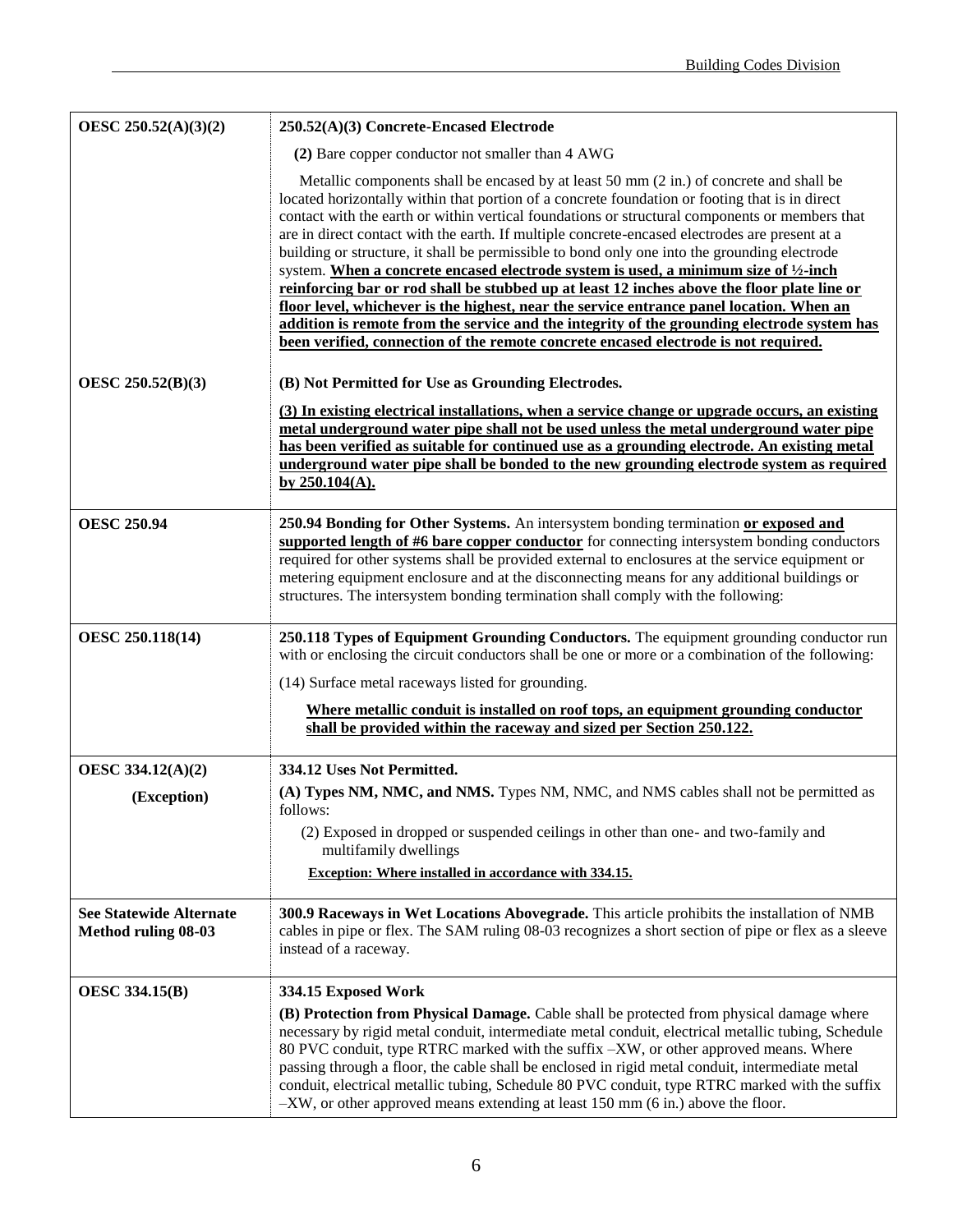|                          | Type NMC cable installed in the shallow chases or grooves in masonry, concrete, or adobe,<br>shall be protected in accordance with the requirements in 300.4(F) and covered with plaster,<br>adobe, or similar finish.<br><b>Exposed nonmetallic sheathed cable shall be protected where it is installed horizontally</b><br>less than 8 feet above the floor. Exposed nonmetallic sheathed cable less than 8 feet above<br>the floor that enters the top or bottom of a panel board shall be protected from physical<br>damage by conduit, raceway, $\frac{1}{2}$ -inch plywood or $\frac{1}{2}$ -inch drywall. |
|--------------------------|------------------------------------------------------------------------------------------------------------------------------------------------------------------------------------------------------------------------------------------------------------------------------------------------------------------------------------------------------------------------------------------------------------------------------------------------------------------------------------------------------------------------------------------------------------------------------------------------------------------|
| <b>OESC 334.15(C)</b>    | (C) In Unfinished Basements and Crawl Spaces. Where cable is run at angles with joists in<br>unfinished basements and crawl spaces, it shall be permissible to secure cables not smaller than<br>two 6 AWG or three 8 AWG conductors directly to the lower edge of the joists. Smaller cables<br>shall be run either through bored holes in joists or on running boards. Nonmetallic-sheathed cable<br>installed on the wall of an unfinished basement shall be permitted to be installed in a listed<br>conduit or tubing or shall be protected in accordance with 300.4.                                       |
| <b>OESC 394.12</b>       | <b>394.12 Uses Not Permitted.</b> Concealed knob-and-tube wiring shall not be used in the following:                                                                                                                                                                                                                                                                                                                                                                                                                                                                                                             |
| (Exception)              | (5) Hollow spaces of walls, ceilings, and attics where such spaces are insulated by loose, rolled,<br>or foamed-in-place insulating material that envelops the conductors                                                                                                                                                                                                                                                                                                                                                                                                                                        |
|                          | Exception: The provisions of Section 394.12 shall not be construed to prohibit the installation of loose or<br>rolled thermal insulating materials in spaces containing existing knob-and-tube wiring, provided all the<br>following conditions are met:                                                                                                                                                                                                                                                                                                                                                         |
|                          | $(1)$ The visible wiring shall be inspected by a certified electrical inspector or a general supervising<br>electrician employed by a licensed electrical contractor.                                                                                                                                                                                                                                                                                                                                                                                                                                            |
|                          | (2) All defects found during the inspection shall be repaired prior to the installation of insulation.                                                                                                                                                                                                                                                                                                                                                                                                                                                                                                           |
|                          | (3) Repairs, alterations or extensions of or to the electrical systems shall be inspected by a certified<br>electrical inspector.                                                                                                                                                                                                                                                                                                                                                                                                                                                                                |
|                          | (4) The insulation shall have a flame spread rating not to exceed 25 and a smoke density not to exceed<br>450 when tested in accordance with ASTM E84-91A 2005 Edition. Foamed in place insulation shall<br>not be used with knob-and-tube wiring.                                                                                                                                                                                                                                                                                                                                                               |
|                          | (5) Exposed splices or connections shall be protected from insulation by installing flame resistant, non-<br>conducting, open top enclosures which provide three inches, but not more than four inches side<br>clearances, and a vertical clearance of at least four inches above the final level of the insulation.                                                                                                                                                                                                                                                                                             |
|                          | $(6)$ All knob-and-tube circuits shall have overcurrent protection in compliance with the 60 degree $C$<br>column of Table 310-16 of NFPA 70-2008. Overcurrent protection shall be either circuit breakers or<br>type S fuses. The type S fuse adapters shall not accept a fuse of an ampacity greater than permitted in<br><b>Section 240.53.</b>                                                                                                                                                                                                                                                               |
| <b>OESC 400.7(A)(12)</b> | 400.7(A) Uses. Flexible cords and cables shall be used only for the following:                                                                                                                                                                                                                                                                                                                                                                                                                                                                                                                                   |
|                          | (12) Listed assemblies of fixtures and controllers, approved by the Federal Aviation<br>Administration.                                                                                                                                                                                                                                                                                                                                                                                                                                                                                                          |
| <b>OESC 404.2(C)</b>     | 404.2(C) Switches Controlling Lighting Loads. The grounded circuit conductor for the<br>controlled lighting circuit shall be provided at the location where switches control lighting loads<br>that are supplied by a grounded general-purpose branch circuit for other than the following:                                                                                                                                                                                                                                                                                                                      |
|                          | (8) Where replacing an existing device with one of similar characteristics.                                                                                                                                                                                                                                                                                                                                                                                                                                                                                                                                      |
| <b>OESC 406.4(D)(4)</b>  | 406.4(D) Replacements.                                                                                                                                                                                                                                                                                                                                                                                                                                                                                                                                                                                           |
|                          | (4) Are-Fault Circuit Interrupter Protection. Delete entire section $(4)(1)$ , $(2)$ , and $(3)$                                                                                                                                                                                                                                                                                                                                                                                                                                                                                                                 |
| <b>OESC 406.12</b>       | 406.12 Tamper-Resistant Receptacles.                                                                                                                                                                                                                                                                                                                                                                                                                                                                                                                                                                             |
| (Exception)              | Exception to $(A)$ , $(B)$ , and $(C)$ : Receptacles in the following locations shall not be required to be tamper<br>resistant:                                                                                                                                                                                                                                                                                                                                                                                                                                                                                 |
|                          | (5) A multi-outlet assembly mounted on the underside of a cabinet above a countertop.                                                                                                                                                                                                                                                                                                                                                                                                                                                                                                                            |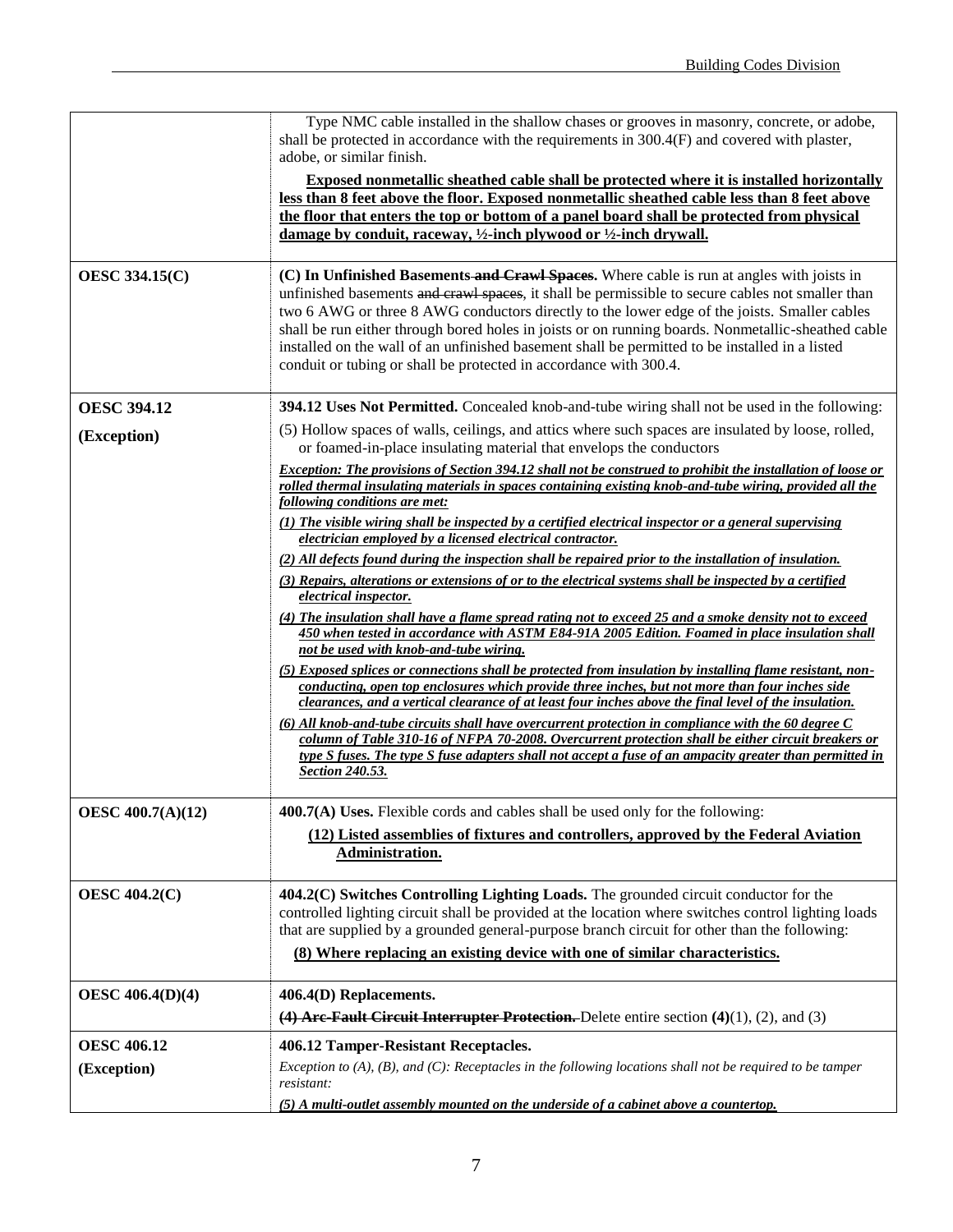| <b>OESC 422.21</b>                                                                       | 422.21 Covering of Combustible Material at Outlet Boxes. Any combustible ceiling finish<br>exposed between the edge of a ceiling suspended (paddle) fan canopy or pan and an outlet box<br><b>having a surface area of 1160 mm<sup>2</sup> (180 in.<sup>2</sup>) shall be covered with noncombustible material.</b>                                                                                                                                                                                                                                                                                                                                                                                                                                                                                                                                                                                                                                                                                                         |
|------------------------------------------------------------------------------------------|-----------------------------------------------------------------------------------------------------------------------------------------------------------------------------------------------------------------------------------------------------------------------------------------------------------------------------------------------------------------------------------------------------------------------------------------------------------------------------------------------------------------------------------------------------------------------------------------------------------------------------------------------------------------------------------------------------------------------------------------------------------------------------------------------------------------------------------------------------------------------------------------------------------------------------------------------------------------------------------------------------------------------------|
| <b>OESC 422.34</b>                                                                       | 422.34 Unit Switch(es) as Disconnecting Means. A unit switch(es) with a marked-off position<br>that is a part of an appliance and disconnects all ungrounded conductors shall be permitted as the<br>disconnecting means required by this article where other means for disconnection are provided in<br>occupancies specified in 422.34 (A) through (D). Unit switches on ranges, ovens and<br>dishwashers shall not be considered the disconnect required by this section.                                                                                                                                                                                                                                                                                                                                                                                                                                                                                                                                                |
| <b>OESC 424.44</b>                                                                       | 424.44 Installation of Cables in Concrete or Poured Masonry Floors.                                                                                                                                                                                                                                                                                                                                                                                                                                                                                                                                                                                                                                                                                                                                                                                                                                                                                                                                                         |
| <b>OESC 424.44(G)</b>                                                                    | (G) Ground-Fault Circuit-Interrupter Protection. Ground-fault circuit-interrupter protection<br>for personnel shall be provided for cables installed in <b>all</b> electrically heated floors of bathrooms,<br>kitchens, and in hydromassage bathtub locations.                                                                                                                                                                                                                                                                                                                                                                                                                                                                                                                                                                                                                                                                                                                                                             |
| Errata                                                                                   | 490.48 Substations. Errata 70-14-1 line 7 alters this article significantly                                                                                                                                                                                                                                                                                                                                                                                                                                                                                                                                                                                                                                                                                                                                                                                                                                                                                                                                                 |
| <b>OESC 500.8(A)</b><br><b>OESC 547.5(G)</b>                                             | 500.8 Equipment<br>(A) Suitability. "Suitability of identified equipment" shall be determined by one of the<br>following: as used in Article $500.8$ (A) means that equipment meets the requirements of<br>ORS 479.760.<br>(1) Equipment listing or labeling<br>(2) Evidence of equipment evaluation from a qualified testing laboratory or inspection agency<br>concerned with product evaluation<br>(3) Evidence acceptable to the authority having jurisdiction such as a manufacturer's self-<br>evaluation or an owner's engineering judgment.<br>Informational Note: Additional documentation for equipment may include certificates<br>demonstrating compliance with applicable equipment standards, indicating special conditions of<br>use, and other pertinent information. Guidelines for certificates may be found in ANSI/ISA<br>12.00.02, Certificate Standard for AEx Equipment for Hazardous (Classified) Locations.<br>547.5(G) Receptacles. All 125-volt, single phase, 15- and 20-ampere general-purpose |
|                                                                                          | receptacles installed in the locations listed in (1) through (4) shall have ground-fault circuit-<br>interrupter protection:<br>GFCI protection shall not be required for a single receptacle supplying a dedicated load<br>and marked "not GFCI protected". A GFCI protected receptacle shall be located within<br>900 mm (3 ft) of the non-GFCI protected receptacle.                                                                                                                                                                                                                                                                                                                                                                                                                                                                                                                                                                                                                                                     |
| <b>OESC 547.10(A)</b><br><b>Bonding of Equipotential</b><br><b>Planes</b><br>(Exception) | 547.10(A) Where Required. Equipotential planes shall be installed in concrete slabs where<br>metallic equipment is located that may become energized and is accessible to livestock.<br>The equipotential plane shall encompass the area where the livestock stands while accessing<br>metallic equipment that may become energized.<br>Exception: Where the electrical system is designed by a professional engineer, as defined in<br>ORS 672.002(2), and the electrical equipment is isolated and not accessible to livestock, and                                                                                                                                                                                                                                                                                                                                                                                                                                                                                       |
|                                                                                          | non-electrical metallic equipment is not likely to become energized.                                                                                                                                                                                                                                                                                                                                                                                                                                                                                                                                                                                                                                                                                                                                                                                                                                                                                                                                                        |
| <b>OESC 553.4</b>                                                                        | 553.4 Location of Service Equipment. The service equipment for a floating building shall be<br>located adjacent to, but not in or on, the building or any floating structure. The main overcurrent<br>protective device that feeds the floating structure shall have ground fault protection not exceeding<br>100 mA. Ground fault protection of each individual branch or feeder circuit shall be permitted as<br>a suitable alternative.                                                                                                                                                                                                                                                                                                                                                                                                                                                                                                                                                                                  |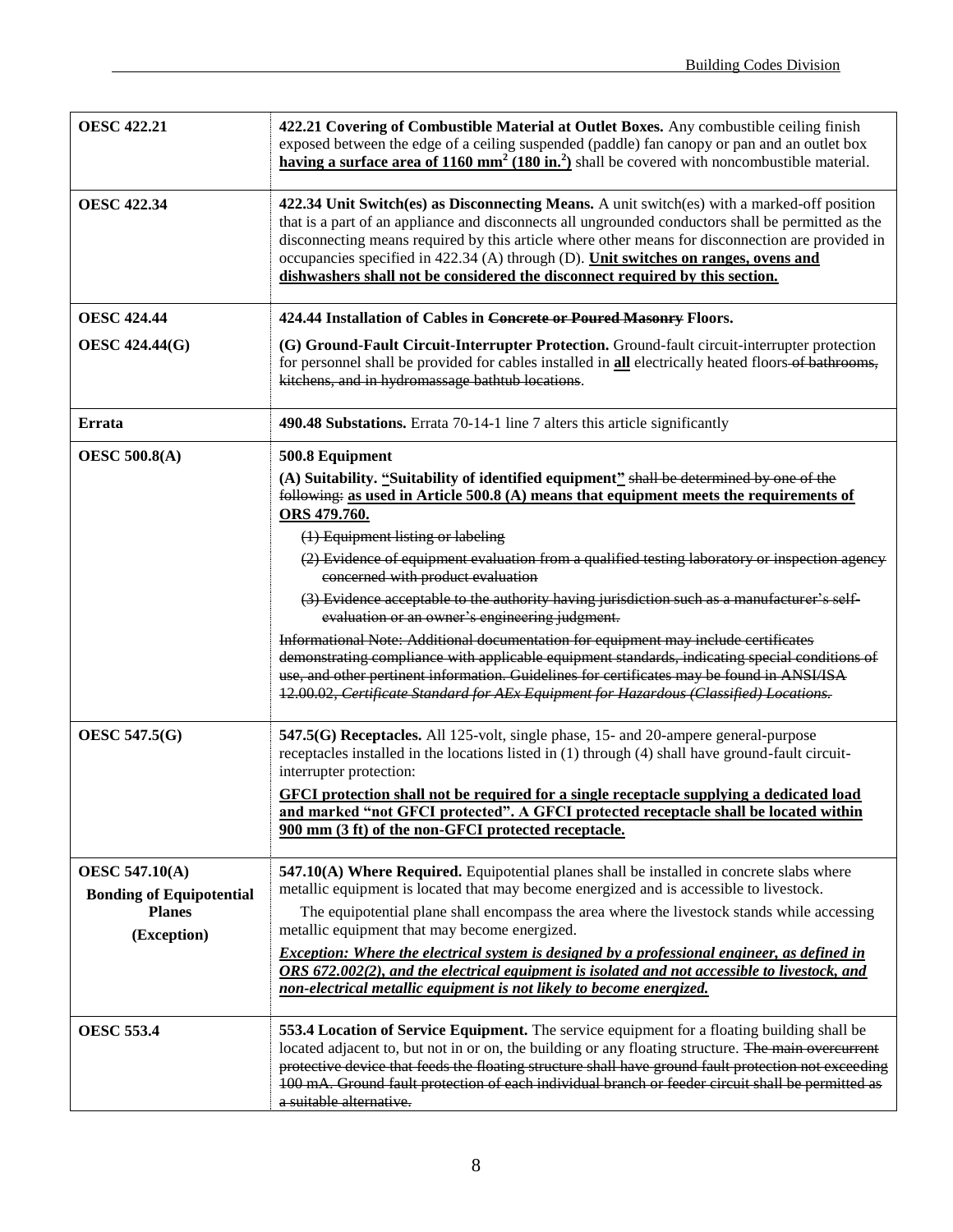| <b>OESC 555.3</b>                      | 555.3 Ground Fault Protection. The main overcurrent protective device that feeds the marina<br>shall have ground fault protection not exceeding 100 mA. Ground fault protection of each<br>individual branch or feeder circuit shall be permitted as a suitable alternative.                                                                                                                                                                                                                                                                                                                                                                                                                                       |
|----------------------------------------|--------------------------------------------------------------------------------------------------------------------------------------------------------------------------------------------------------------------------------------------------------------------------------------------------------------------------------------------------------------------------------------------------------------------------------------------------------------------------------------------------------------------------------------------------------------------------------------------------------------------------------------------------------------------------------------------------------------------|
| <b>OESC 590.4(D)(2)</b><br>(Exception) | 590.4(D) Receptacles.<br>(2) Receptacles in Wet Locations. All 15- and 20-ampere, 125- and 250-volt receptacles<br>installed in a wet location shall comply with $406.9(B)(1)$ .<br>Exception No. 1: A construction temporary service installed prior to April 1, 2016 that had<br>been previously installed and energized prior to October 1, 2014, shall not be required to<br>comply with the requirements for "extra duty" box hood rating and weather resistant<br>receptacles in $406.9(B)(1)$ .                                                                                                                                                                                                             |
| <b>OESC 620.1 (Note)</b>               | 620.1 Scope. This article covers the installation of electrical equipment and wiring used in<br>connection with elevators, dumbwaiters, escalators, moving walks, platform lifts, and stairway<br>chairlifts.<br>Informational Note No. 1: For further information, see ASME A17.1 2010/CSA B44 10, Safety code for<br>Elevators and Escalators, the Oregon Elevator Specialty Code as adopted in OAR chapter 918, division<br>400.                                                                                                                                                                                                                                                                                |
| <b>OESC 620.2</b>                      | 620.2 Definitions.<br>(Before Signal Equipment.)<br>Separate Branch Circuit. A circuit dedicated solely for the purpose intended without other<br>devices, systems or equipment connected to the circuit.                                                                                                                                                                                                                                                                                                                                                                                                                                                                                                          |
| <b>OESC 620.5</b>                      | 620.5 Working Clearances. Working space shall be provided about controllers, disconnecting<br>means, and other electrical equipment in accordance with 110.26(A).<br>Where conditions of maintenance and supervision ensure that only qualified persons examine,<br>adjust, service, and maintain the equipment, the clearance requirements of $110.26(A)$ shall not be<br>required where any of the conditions in $620.5(A)$ through (D) are met.<br>Where machine room doors swing inward, the arc of the door shall not encroach on<br>those clearances required by section 110.26(A).                                                                                                                          |
| <b>OESC 620.11(A)</b>                  | 620.11 (A) Hoistway Door Interlock Wiring. The conductors to the hoistway door interlocks<br>from the hoistway riser shall be flame retardant and suitable for a temperature of not less than<br>200° C (392°F). Conductors shall be Type SF or equivalent except where not required by the<br>Elevator Safety Code (ASME A17.1).                                                                                                                                                                                                                                                                                                                                                                                  |
| <b>OESC 620.37(A)</b>                  | 620.37(A) Uses Permitted. Only such electrical wiring, raceways, and cables used directly in<br>connection with the elevator or dumbwaiter, including wiring for signals, for communication<br>with the car, for lighting, heating, air conditioning, and ventilating the elevator car, for fire<br>detecting systems, for pit sump pumps, and for heating, lighting, and ventilating the hoistway,<br>shall be permitted inside the hoistway, machine rooms, control rooms, machinery spaces, and<br>control spaces.<br>Conduits and raceways necessary for the connection of such devices shall only enter<br>hoistways and machine rooms to the extent necessary to connect the devices(s) attached<br>thereto. |
| <b>OESC 620.51(B)</b>                  | <b>620.51(B) Operation.</b> No provision shall be made to open or close this disconnecting means<br>from any other part of the premises. If sprinklers are installed in hoistways, machine rooms,<br>control rooms, machinery spaces, or control spaces, the disconnecting means shall be permitted<br>to automatically open the power supply to the affected elevator(s) prior to the application of<br>water. No provision shall be made to automatically close this disconnecting means. Power shall<br>only be restored by manual means.                                                                                                                                                                       |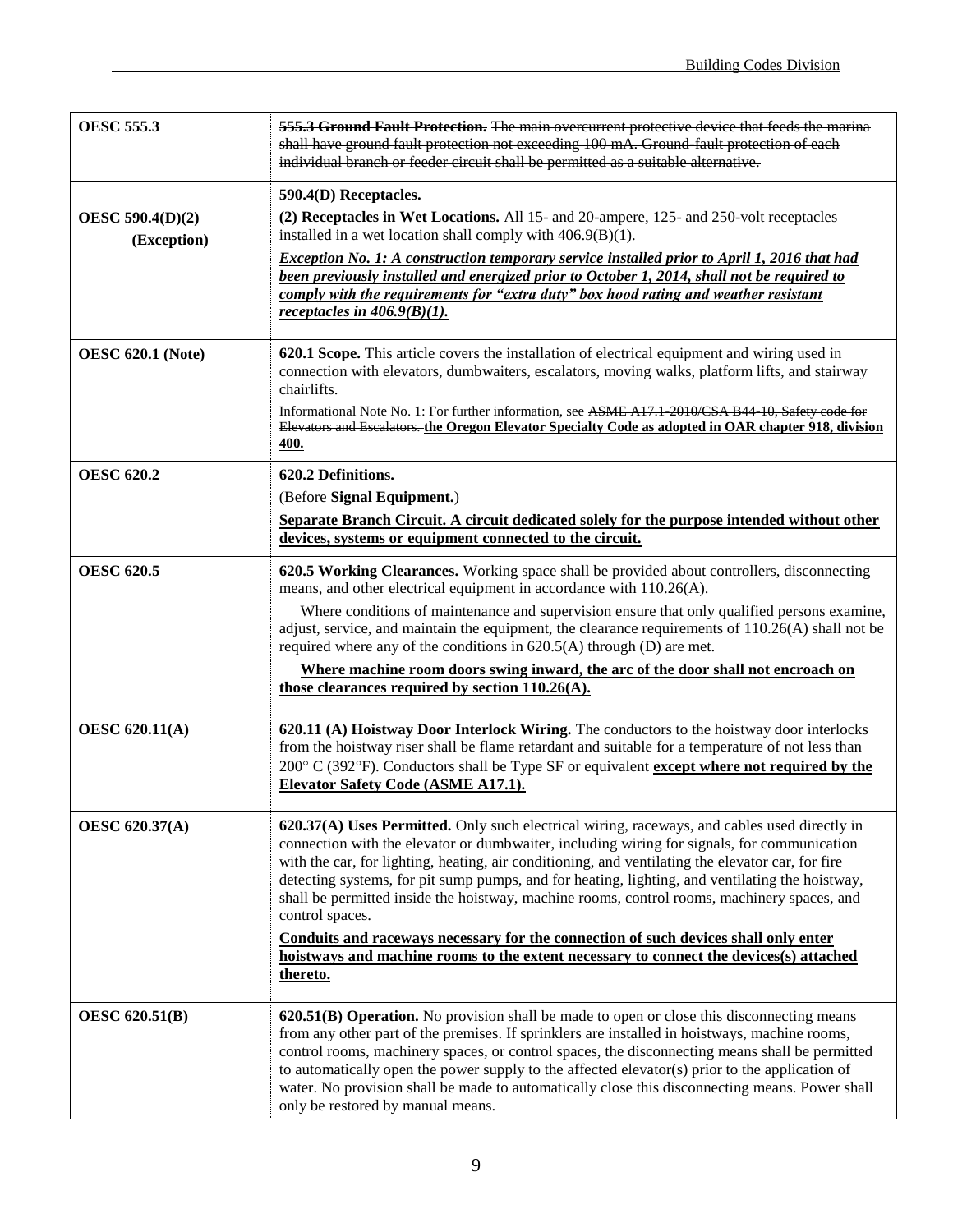|                                                              | When provided, this disconnecting means shall be located in the elevator control room or                                                                                                                                                                                                                                                                                                                                                                                                                                                                                                         |
|--------------------------------------------------------------|--------------------------------------------------------------------------------------------------------------------------------------------------------------------------------------------------------------------------------------------------------------------------------------------------------------------------------------------------------------------------------------------------------------------------------------------------------------------------------------------------------------------------------------------------------------------------------------------------|
|                                                              | control space. The installation shall comply with the requirements of NFPA 72 as adopted                                                                                                                                                                                                                                                                                                                                                                                                                                                                                                         |
|                                                              | in OAR 918-306-0005.                                                                                                                                                                                                                                                                                                                                                                                                                                                                                                                                                                             |
|                                                              |                                                                                                                                                                                                                                                                                                                                                                                                                                                                                                                                                                                                  |
| <b>OESC 620.51(C)</b>                                        | (C) Location. The disconnecting means shall be located where it is readily accessible to<br>qualified persons.                                                                                                                                                                                                                                                                                                                                                                                                                                                                                   |
|                                                              | Where machine rooms are provided, the disconnecting means required by 620.51 shall be<br>located within 610 mm (24 inches) of the open side of the machine room access door. Where                                                                                                                                                                                                                                                                                                                                                                                                               |
|                                                              | more than one disconnect is required for a multi-car group, the disconnects shall be                                                                                                                                                                                                                                                                                                                                                                                                                                                                                                             |
|                                                              | adjacent to each other with the first disconnect located within 610 mm (24 inches) of the<br>open side of the machine room access door. Measurement shall be taken from the edge of                                                                                                                                                                                                                                                                                                                                                                                                              |
|                                                              | the disconnect nearest the machine room door.                                                                                                                                                                                                                                                                                                                                                                                                                                                                                                                                                    |
| OESC 620.51(C)(4)                                            | (C)(4) On Platform Lifts and Stairway Chairlifts. On platform lifts and stairway chairlifts, the<br>disconnecting means shall be located within sight of the motor controller or lift and within 1.83<br>m (six feet) of the motor controller. The disconnecting means shall not be located in the<br>runway enclosure.                                                                                                                                                                                                                                                                          |
| OESC 620.51(C)(5)                                            | $(C)(5)$ Residential installations. A disconnecting means shall be required to be placed within<br>sight of the controller or lift. Where such devices are supplied with flexible cord and plug<br>type connectors, the supply receptacle shall be switched by the disconnecting means. The                                                                                                                                                                                                                                                                                                      |
|                                                              | disconnecting means does not require overcurrent protection, provided such protection is                                                                                                                                                                                                                                                                                                                                                                                                                                                                                                         |
|                                                              | supplied by the branch circuit overcurrent device. In all other respects the disconnecting                                                                                                                                                                                                                                                                                                                                                                                                                                                                                                       |
|                                                              | means shall comply with the requirements of this section.                                                                                                                                                                                                                                                                                                                                                                                                                                                                                                                                        |
| <b>OESC 620.86</b>                                           | 620.86 Flexible Metal Conduit. Where flexible metal conduit is utilized between the<br>disconnecting means specified in Section 620.51 and the elevator controller, an equipment                                                                                                                                                                                                                                                                                                                                                                                                                 |
|                                                              | grounding conductor shall be provided within the raceway and sized per Section 250.122                                                                                                                                                                                                                                                                                                                                                                                                                                                                                                           |
|                                                              | and Table 250.122.                                                                                                                                                                                                                                                                                                                                                                                                                                                                                                                                                                               |
| <b>See Statewide Alternate</b><br><b>Method ruling 09-01</b> | Article 625 This article indicates that electric vehicle charging equipment is considered a<br>continuous load. The SAM ruling 09-01 recognizes a demand factor table for calculating feeders<br>and services that supply multiple units of Electric Vehicle Supply Equipment.                                                                                                                                                                                                                                                                                                                   |
| <b>OESC 625.43</b>                                           | 625.43 Grounding Electrodes. When supplied from equipment with a grounding electrode                                                                                                                                                                                                                                                                                                                                                                                                                                                                                                             |
| (New Item)                                                   | system, an additional grounding electrode shall not be required at the electrical vehicle<br>supply equipment.                                                                                                                                                                                                                                                                                                                                                                                                                                                                                   |
| <b>OESC 645.2</b>                                            | <b>645.2 Definitions</b>                                                                                                                                                                                                                                                                                                                                                                                                                                                                                                                                                                         |
|                                                              | Critical Operations Data System. An information technology equipment system that has been<br>designated by the building owner as requires requiring continuous operation. for reasons of<br>public safety, emergency management, national security, or business continuity.                                                                                                                                                                                                                                                                                                                      |
| <b>OESC 645.10</b>                                           | 645.10 Disconnecting Means. An approved means shall be provided to disconnect power to all<br>electronic equipment in the information technology equipment room or in designated zones<br>within the room. There shall also be a similar approved means to disconnect the power to all<br>dedicated HVAC systems serving the room or designated zones and shall cause all required<br>fire/smoke dampers to close. The disconnecting means shall be grouped and identified and<br>shall be readily accessible at the principal exit doors, or shall comply with either $645.10(A)$<br>or $(B)$ . |
| <b>OESC 645.15</b>                                           | 645.15 Equipment Grounding and Bonding. (Delete second sentence). Power systems derived                                                                                                                                                                                                                                                                                                                                                                                                                                                                                                          |
| Errata #1, line 13                                           | within listed information technology equipment that supply information technology systems<br>through receptacles or cable assemblies supplied as part of this equipment shall not be considered<br>separately derived for the purpose of applying 250.30.                                                                                                                                                                                                                                                                                                                                        |
|                                                              |                                                                                                                                                                                                                                                                                                                                                                                                                                                                                                                                                                                                  |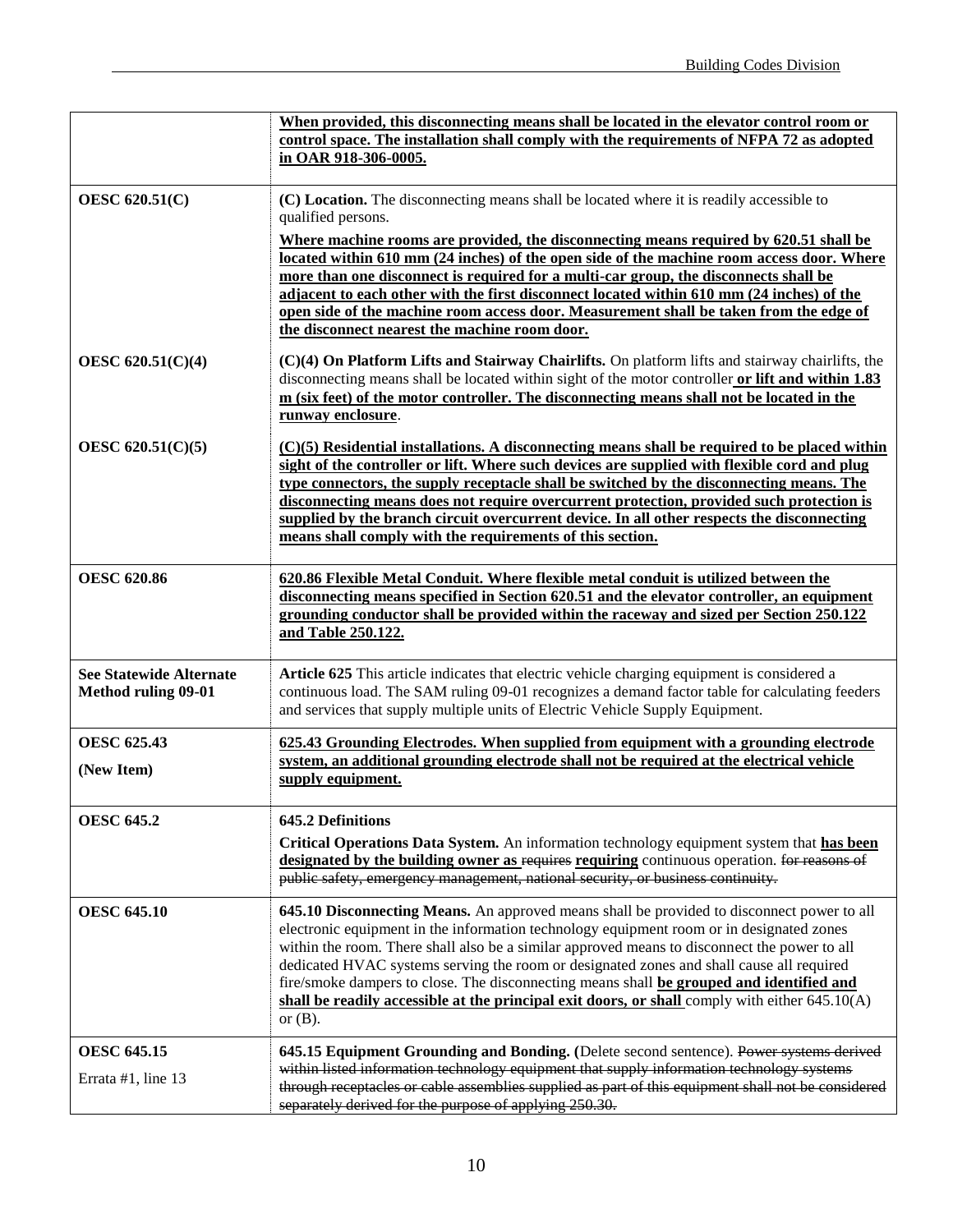| OESC 680.25(A)(1)                                                          | 680.25 Feeders.                                                                                                                                                                                                                                                                                                                                            |
|----------------------------------------------------------------------------|------------------------------------------------------------------------------------------------------------------------------------------------------------------------------------------------------------------------------------------------------------------------------------------------------------------------------------------------------------|
|                                                                            | (A) Wiring Methods.                                                                                                                                                                                                                                                                                                                                        |
|                                                                            | (1) Feeders. Feeders shall be installed in rigid metal conduit or intermediate metal conduit.                                                                                                                                                                                                                                                              |
|                                                                            | $(1)$ through $(6)$                                                                                                                                                                                                                                                                                                                                        |
|                                                                            | Exception: A feeder within a one-family dwelling unit or two-family dwelling unit between<br>remote panelboard and service equipment shall be permitted to run in flexible metal conduit or<br>an approved cable assembly that includes an insulated equipment grounding conductor within its<br>outer sheath.                                             |
| Errata #2, lines $31 \& 32$ to<br>delete text rejected by the<br>committee | (B) Grounding. (second sentence) For other than $(1)$ existing feeders covered in 680.25(A),<br>exception, or (2) feeders to separate buildings that do not utilize an insulated equipment<br>grounding conductor in accordance with $680.25(B)(2)$ , this equipment grounding conductor shall<br>be insulated.                                            |
| <b>OESC 680.42(B)(4)</b>                                                   | 680.42 Outdoor Installations.                                                                                                                                                                                                                                                                                                                              |
|                                                                            | (B) Bonding. [equipotential bonding not required where (1) through (4) are met:]                                                                                                                                                                                                                                                                           |
|                                                                            | (4) (second sentence) The height of nonconductive external steps or deck for exit and entry                                                                                                                                                                                                                                                                |
| <b>OESC 690.3</b>                                                          | 690.3 Other Articles.                                                                                                                                                                                                                                                                                                                                      |
| (add Note)                                                                 | Exception: Solar PV systems, equipment, or wiring installed in a hazardous (classified) location shall also<br>comply with the applicable portions of Articles 500 through 516.                                                                                                                                                                            |
|                                                                            | <b>Informational Note: Raceways and conduit systems installed for use with solar photovoltaic</b><br>systems may be subject to elevated temperatures and may require the use of expansion fittings and<br>ambient temperature adjustment. See $300.7(B)$ , and table $310.15(B)(3)(c)$ for adjustment factors.                                             |
| <b>OESC 690.11</b>                                                         | 690.11 Arc-Fault Circuit Protection (Direct Current).                                                                                                                                                                                                                                                                                                      |
|                                                                            | This requirement becomes effective April 1, 2016.                                                                                                                                                                                                                                                                                                          |
| <b>OESC 690.12</b>                                                         | 690.12 Rapid Shutdown of PV Systems on Buildings.                                                                                                                                                                                                                                                                                                          |
|                                                                            | This requirement becomes effective October 1, 2017.                                                                                                                                                                                                                                                                                                        |
| <b>OESC 690.15</b>                                                         | 690.15(C) Direct-Current Combiner Disconnect.                                                                                                                                                                                                                                                                                                              |
|                                                                            | If the requirements of 690.12 have not been met, this disconnecting means shall comply<br>with the following additional requirements:                                                                                                                                                                                                                      |
|                                                                            | (1) Located where accessible.                                                                                                                                                                                                                                                                                                                              |
|                                                                            | (2) Lockable and externally operable. Other effective disconnecting means such as<br>electrical interlocking shall be permitted by special permission.                                                                                                                                                                                                     |
|                                                                            | (3) A permanent plaque or directory denoting the location of all disconnecting means<br>required by 690.13 and 690.14 shall be provided at the service disconnecting means.                                                                                                                                                                                |
| OESC 690.31(G)(1)                                                          | 690.31 Methods Permitted                                                                                                                                                                                                                                                                                                                                   |
|                                                                            | (G)(1) Embedded in Building Surfaces. Where circuits are Circuit conductors shall not be                                                                                                                                                                                                                                                                   |
|                                                                            | embedded in built-up, laminate, or membrane roofing materials in roof areas not covered by PV<br>modules and associated equipment. the location of circuits shall be clearly marked using a<br>marking protocol that is approved as being suitable for continuous exposure to sunlight and<br>weather.                                                     |
| OESC 690.31(G)(5)                                                          | (G)(5) Beneath Roofs. Wiring methods shall not be installed within 45 cm (18 in.) of the<br>roof decking or sheathing except where directly below the roof surface covered by PV<br>modules and associated equipment. Circuits shall be run perpendicular to the roof<br>penetration point to supports a minimum of 45 cm (18 in.) below the roof decking. |
|                                                                            | Informational Note: The 45 cm (18 in.) requirement is to prevent accidental damage from saws used<br>by fire fighters for roof ventilation during a structure fire.                                                                                                                                                                                        |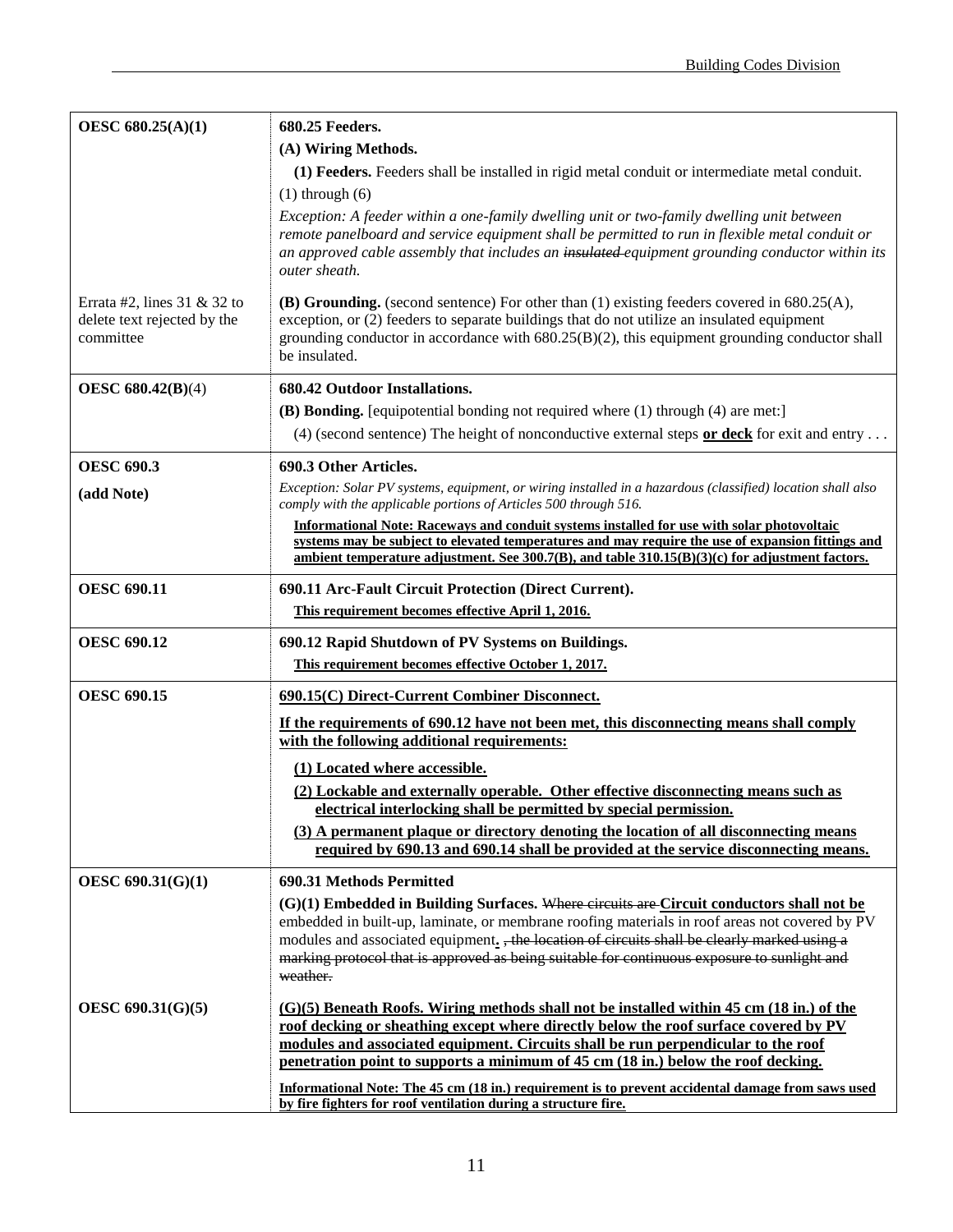| <b>OESC 690.47</b>    | 690.47 Grounding Electrode System.                                                                                                                                                                                                                                                                                                                                                                                                                                                                                                                                                                                                                                                                     |
|-----------------------|--------------------------------------------------------------------------------------------------------------------------------------------------------------------------------------------------------------------------------------------------------------------------------------------------------------------------------------------------------------------------------------------------------------------------------------------------------------------------------------------------------------------------------------------------------------------------------------------------------------------------------------------------------------------------------------------------------|
|                       | Where a grounding electrode conductor is required by $690.47(A)$ , $(B)(C)$ and $(D)$ , it shall<br>not be smaller than 6AWG copper or 4 AWG aluminum.                                                                                                                                                                                                                                                                                                                                                                                                                                                                                                                                                 |
| <b>OESC 692.6</b>     | 692.6 Listing Requirement. The fuel cell system shall be evaluated and listed certified for its<br>intended application prior to installation final approval.                                                                                                                                                                                                                                                                                                                                                                                                                                                                                                                                          |
| <b>OESC 700</b>       | <b>ARTICLE 700 Emergency Systems</b><br>Building Officials and inspectors administering and enforcing the state building code under<br>ORS 455.148 and 455.150, shall assure compliance with Sections 700.28, 701.27, or 708.54<br>by verifying receipt of a certificate signed by the Engineer of Record or the Signing<br>Supervisor stating that the proposed installation complies with the selective coordination<br>requirements of this code.                                                                                                                                                                                                                                                   |
| <b>OESC 700.28</b>    | <b>700.28 Selective Coordination.</b> Emergency system(s) overcurrent devices shall be selectively<br>coordinated with all supply side overcurrent protective devices.<br>For the purposes of this section, supply side overcurrent protection means those protective<br>devices on the emergency system supply side and not on the normal power supply side. The<br>protection shall be selectively coordinated using the higher of the normal power supply<br><u>fault current levels or emergency system fault current levels. Overcurrent devices shall be</u><br>selectively coordinated for .01 seconds and greater.                                                                             |
| (Exceptions)          | Exception No. 1: Selective coordination shall not be required between two overcurrent devices located in<br>series if no loads are connected in parallel with the downstream device.<br><b>Exception No. 2: The requirements for selective coordination shall meet the coordination requirements</b><br>in effect at the time of the original installation when the installation is being altered, maintained or<br>repaired. The ground fault sensing function of overcurrent protective devices will only be required to<br>selectively coordinate with the ground fault sensing functions of other protective devices.                                                                              |
| <b>OESC 701.27</b>    | 701.27 Selective Coordination. Legally required standby system(s) overcurrent devices shall be<br>selectively coordinated with all supply side overcurrent protective devices.<br>For the purposes of this section, supply side overcurrent protection means those protective<br>devices on the emergency system supply side and not on the normal power supply side. The<br>protection shall be selectively coordinated using the higher of the normal power supply<br>fault current levels or emergency system fault current levels. Overcurrent devices shall be<br>selectively coordinated for .01 seconds and greater.                                                                            |
| (Exceptions)          | Exception No. 1: Selective coordination shall not be required between two overcurrent devices located in<br>series if no loads are connected in parallel with the downstream device.<br><b>Exception No. 2: The requirements for selective coordination shall meet the coordination requirements</b><br>in effect at the time of the original installation when the installation is being maintained, altered or<br>repaired. The ground fault sensing function of overcurrent protective devices will only be required to<br>selectively coordinate with the ground fault sensing functions of other protective devices.                                                                              |
| <b>OESC 705.12(D)</b> | 705.12(D) Utility-Interactive Inverters. The output of a utility-interactive inverter shall be permitted to be<br>connected to the load side of the service disconnecting means of the other source(s) at any distribution<br>equipment on the premises. Where distribution equipment, including switchgear, switchboards, or<br>panelboards, is fed simultaneously by a primary source(s) of electricity and one or more utility-interactive<br>inverters, and where this distribution equipment is capable of supplying multiple branch circuits or feeders,<br>or both, the interconnecting provisions for the utility-interactive inverter(s) shall comply with 705.12(D)(1)<br>through $(D)(6)$ . |
| OESC 705.12(D)(6)     | Note: The requirement in $705.12(D)(6)$ becomes effective April 1, 2016.                                                                                                                                                                                                                                                                                                                                                                                                                                                                                                                                                                                                                               |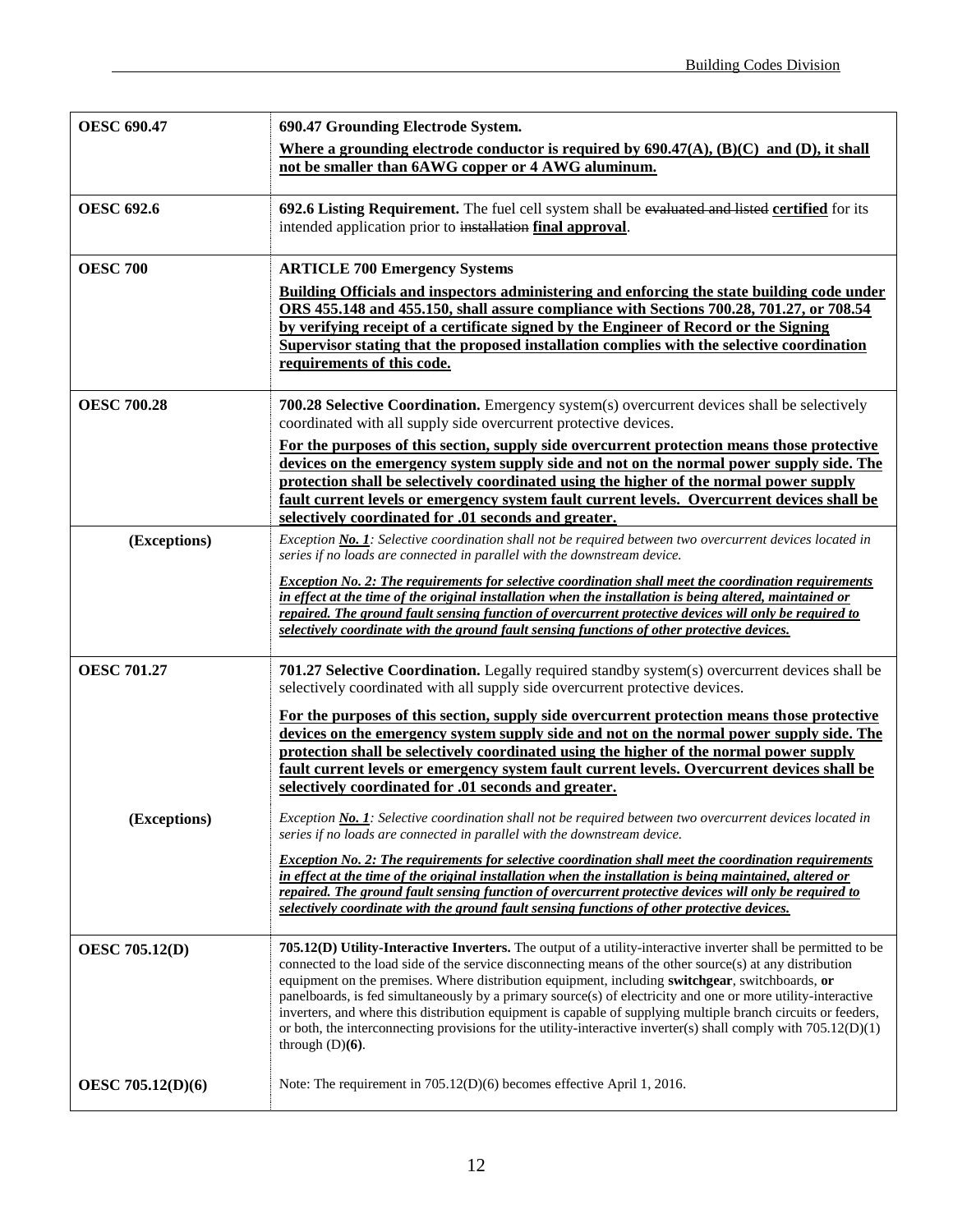| <b>OESC 708.1</b>     | <b>708.1 Scope.</b> The provisions of this article apply to the installation, operation, monitoring,<br>control, and maintenance of the portions of the premises wiring system intended to supply,<br>distribute, and control electricity to designated critical operations areas (DCOA) in the event of<br>disruption to elements of the normal system.<br>Critical operations <b>areas and critical operations</b> power systems are those systems so<br>classed by municipal, state, federal, or other codes by any governmental agency having<br>jurisdiction or by facility engineering documentation establishing the necessity for such a<br>designated by the owner of the facility. A building official has no authority to designate or<br>require designation of an area as requiring a critical operations power system. These<br><b>Critical operations power</b> systems <b>can</b> include but are not limited to power systems, HVAC,<br>fire alarm, security, communications, and signaling for designated critical operations areas. |
|-----------------------|--------------------------------------------------------------------------------------------------------------------------------------------------------------------------------------------------------------------------------------------------------------------------------------------------------------------------------------------------------------------------------------------------------------------------------------------------------------------------------------------------------------------------------------------------------------------------------------------------------------------------------------------------------------------------------------------------------------------------------------------------------------------------------------------------------------------------------------------------------------------------------------------------------------------------------------------------------------------------------------------------------------------------------------------------------|
| <b>OESC 708.54</b>    | 708.54 Coordination. Critical operations power system(s) overcurrent devices shall be<br>selectively coordinated with all supply side overcurrent protective devices.<br>For the purposes of this section, supply side overcurrent protection means those protective<br>devices on the emergency system supply side and not on the normal power supply side. The<br>protection shall be selectively coordinated using the higher of the normal power supply<br>fault current levels or emergency system fault current levels. Overcurrent devices shall be<br>selectively coordinated for .01 seconds and greater.                                                                                                                                                                                                                                                                                                                                                                                                                                     |
| (Exceptions)          | Exception No. 1: Selective coordination shall not be required between two overcurrent devices located in<br>series if no loads are connected in parallel with the downstream device.<br><b>Exception No. 2: The requirements for selective coordination shall meet the coordination requirements</b><br>in effect at the time of the original installation when the installation is being maintained, altered or<br>repaired. The ground fault sensing function of overcurrent protective devices will only be required to<br>selectively coordinate with the ground fault sensing functions of other protective devices.                                                                                                                                                                                                                                                                                                                                                                                                                              |
| <b>OESC 725.24</b>    | 725.24 Mechanical Execution of Work. Class 1, Class 2, and Class 3 circuits shall be installed<br>in a neat and workmanlike manner. Cables and conductors installed exposed on the surface of<br>ceilings and sidewalls shall be supported by the building structure in such a manner that the cable<br>will not be damaged by normal building use. Such cables shall be supported by straps, staples,<br>hangers, cable ties, or similar fittings designed and installed so as not to damage the cable. This<br>installation shall also comply with 300.4(D) and 300.11.                                                                                                                                                                                                                                                                                                                                                                                                                                                                              |
| <b>OESC 760.24</b>    | 760.24 Mechanical Execution of Work.                                                                                                                                                                                                                                                                                                                                                                                                                                                                                                                                                                                                                                                                                                                                                                                                                                                                                                                                                                                                                   |
|                       | (A) General. Fire alarm circuits shall be installed in a neat workmanlike manner. Cables and<br>conductors installed exposed on the surface of ceilings and sidewalls shall be supported by the<br>building structure in such a manner that the cable will not be damaged by normal building use.<br>Such cables shall be supported by straps, staples, cable ties, hangers, or similar fittings designed<br>and installed so as not to damage the cable. The installation shall also comply with $300.4(B)$ and<br><u>300.11.</u>                                                                                                                                                                                                                                                                                                                                                                                                                                                                                                                     |
| <b>OESC 760.41(B)</b> | 760.41 NPFLA Circuit Power Source Requirements                                                                                                                                                                                                                                                                                                                                                                                                                                                                                                                                                                                                                                                                                                                                                                                                                                                                                                                                                                                                         |
|                       | (B) Branch Circuit. The branch circuit supplying the fire alarm equipment(s) shall supply no<br>other loads. The location of the branch-circuit overcurrent protective devise shall be permanently<br>identified at the fire alarm control unit. The circuit disconnecting means shall have red<br>identification, shall be accessible only to qualified personnel, and shall be identified as "FIRE<br>ALARM CIRCUIT." The red identification shall not damage the overcurrent protective devices<br>or obscure the manufacturer's markings. This branch circuit shall not be supplied through<br>ground-fault circuit interrupters or arc-fault circuit-interrupters.                                                                                                                                                                                                                                                                                                                                                                                |